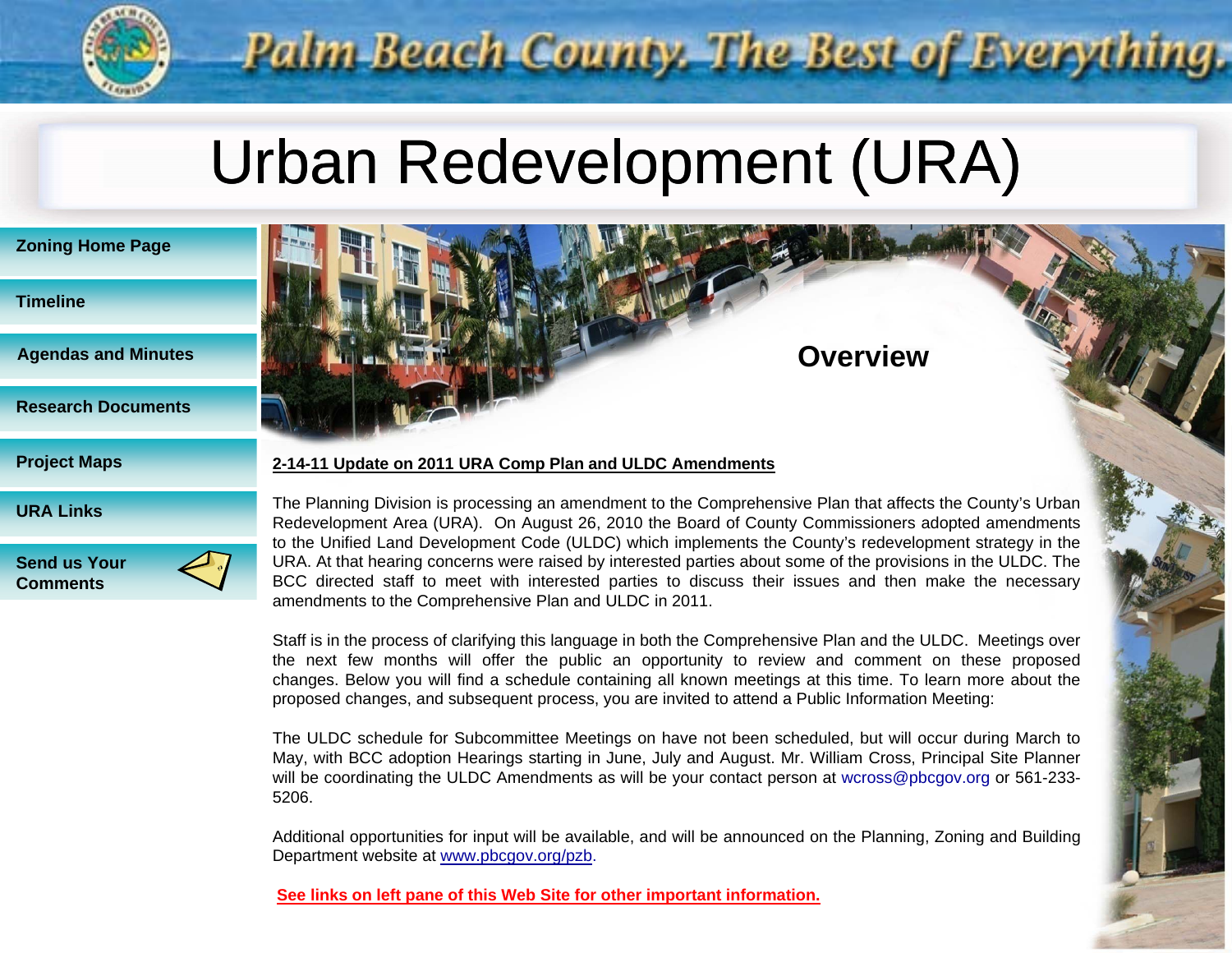

## Infill and Redevelopment





#### **Research Documents**

**Project Maps**

**URA Links**

**Send us Your Comments**

## **TIMELINE AND CALENDAR**

- **❖ Project Timeline**
- ❖ Calendar of Meeting Dates

**Infill Redevelopment Infill Project Overlay (IR-O) Agendas and Minutes Overview**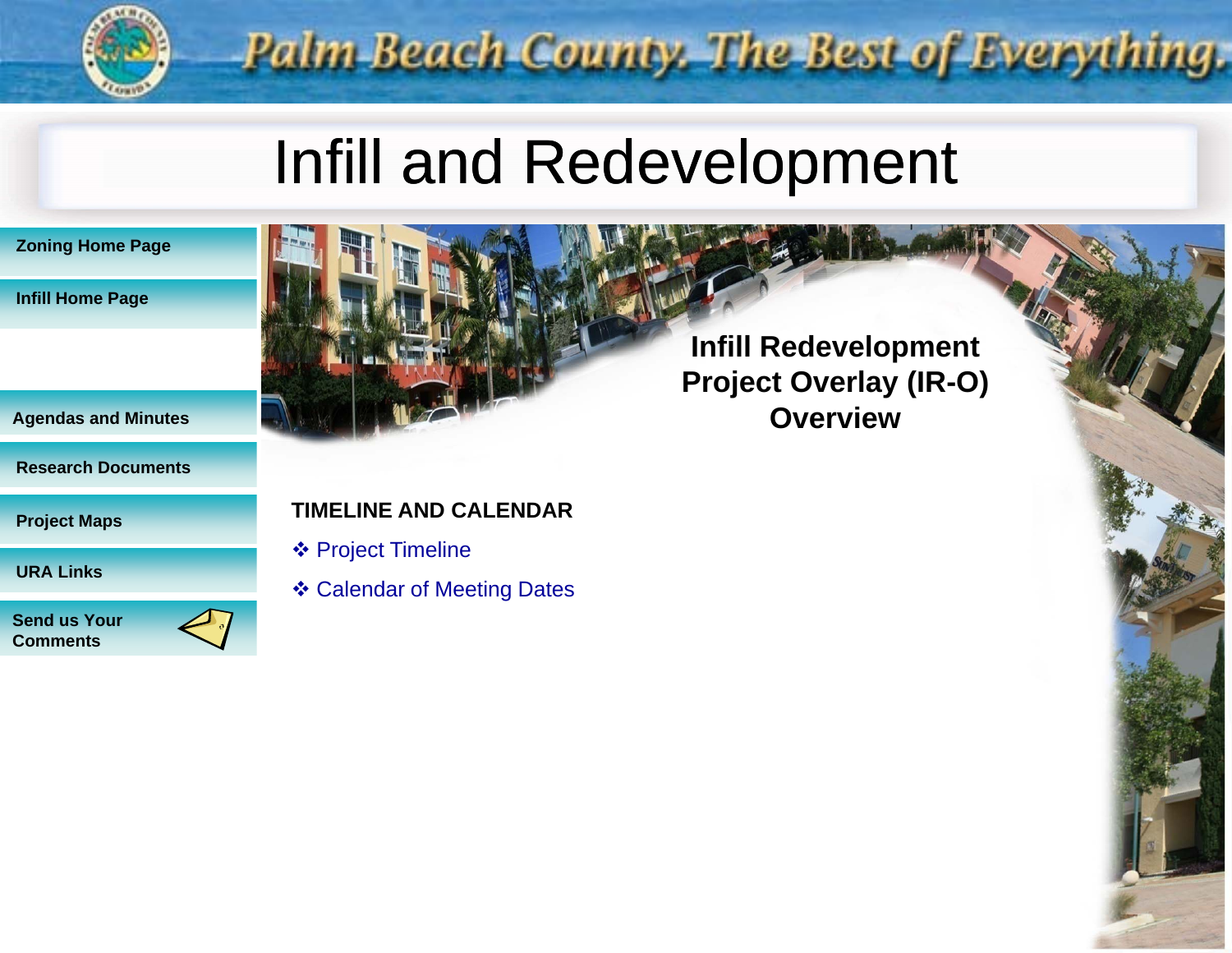

## Infill and Redevelopment

|  |  | <b>Zoning Home Page</b> |  |  |
|--|--|-------------------------|--|--|
|  |  |                         |  |  |

#### **Infill Home Page**

**Ti li & C l d Calendar**

**Agendas and Minutes** 

**Research Documents**

**Project Maps**

**URA Links**

**Send us Your Comments**



### **IR-O Agendas and Minutes**

❖ Agenda and Minutes Chart

**Project Overlay (IR-O) Overview**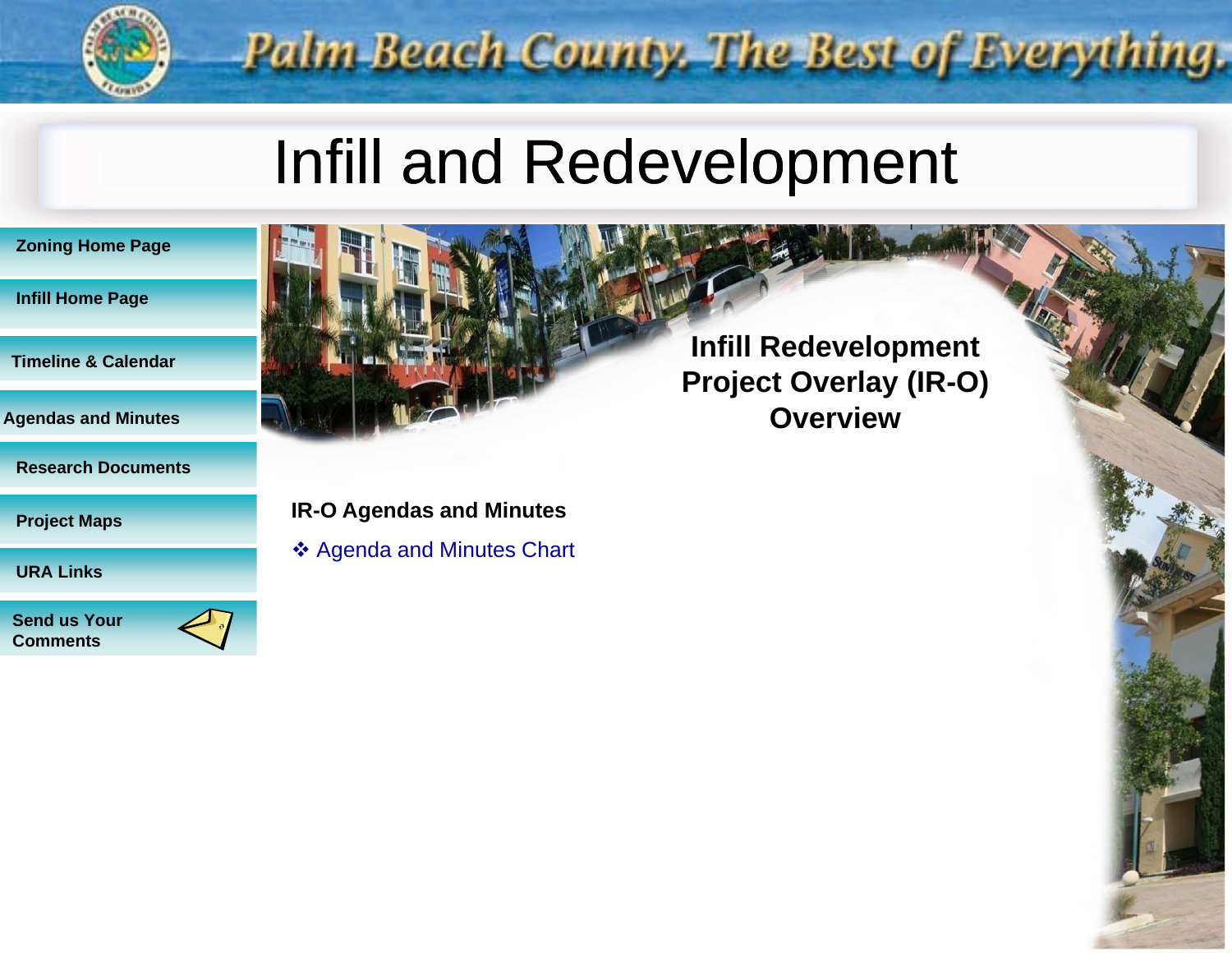

# Urban Redevelopment (URA)

| <b>Zoning Home Page</b> |  |
|-------------------------|--|
|-------------------------|--|

#### **Infill Home Page**

**Ti li me ne**

**Agendas and Minutes**

**Project Maps**

**URA Links**

**Send us Your Comments**

## **RESEARCH DOCUMENTS**

2008 Infill/Redevelopment Analysis

- ❖ Purpose and Intent
- ❖ FSU In The View Florida Dream
- ❖ IR-O Notes / References from the Comprehensive Plan
- ❖ IR-O Residential Analysis and Summary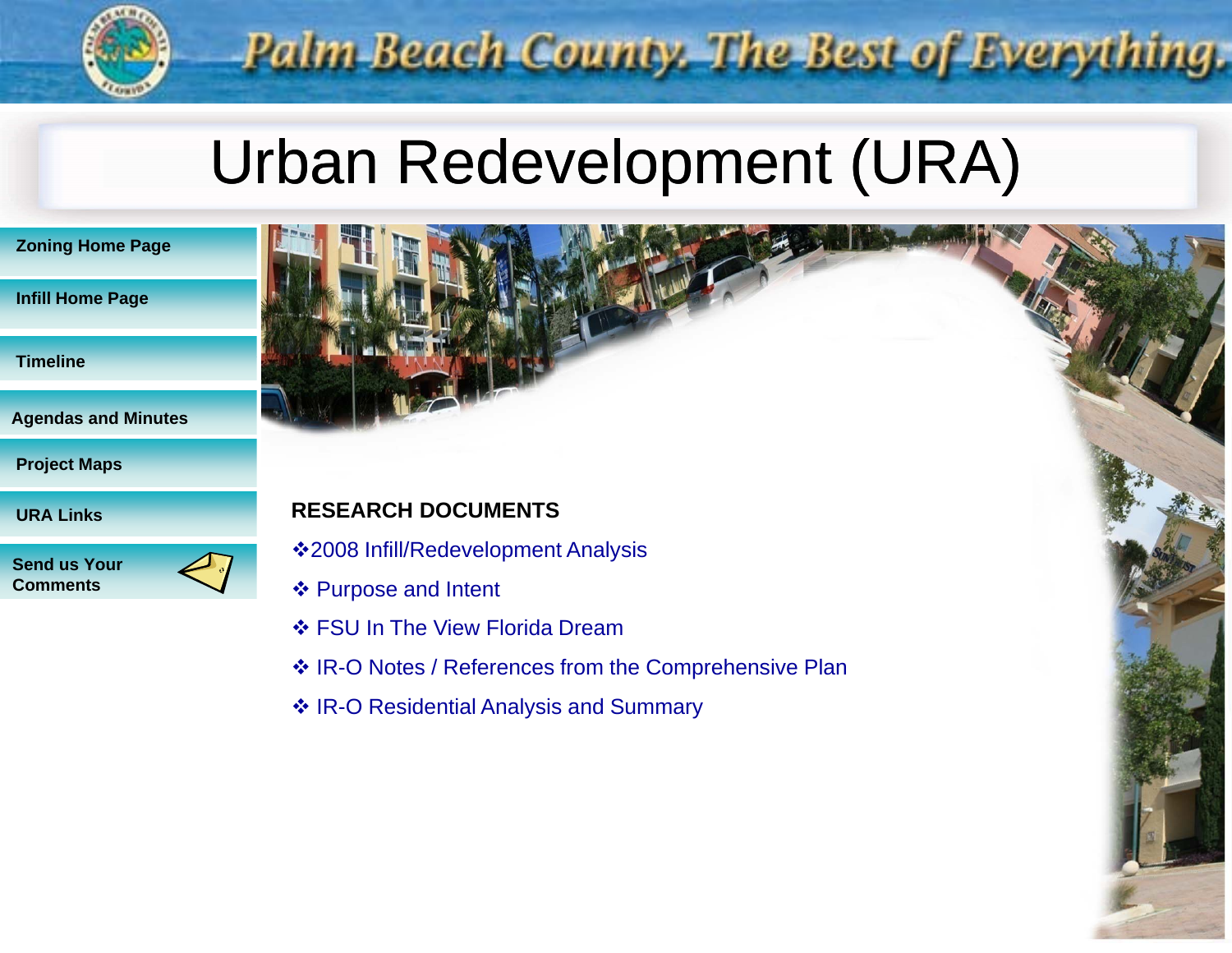

## Infill and Redevelopment

| <b>Zoning Home Page</b> |  |  |
|-------------------------|--|--|
|-------------------------|--|--|

#### **Infill Home Page**

- **Ti li me ne**
- **Agendas and Minutes**
- **Research Documents**

**Send us Your Comments**

### **PROJECT MAPS**

- Priority Redevelopment Area Overlay North
- Priority Redevelopment Area Overlay Central
- Priority Redevelopment Area Overlay South
- **Urban / Suburban Tier Commercial Corridor**
- **Future 2020 Functional unctional Classification lassification of Roads**
- Thoroughfare right of way Identification Map
- Future 2020 Roadway system by number of lanes
- 2008 PBC Posted Speed Limit